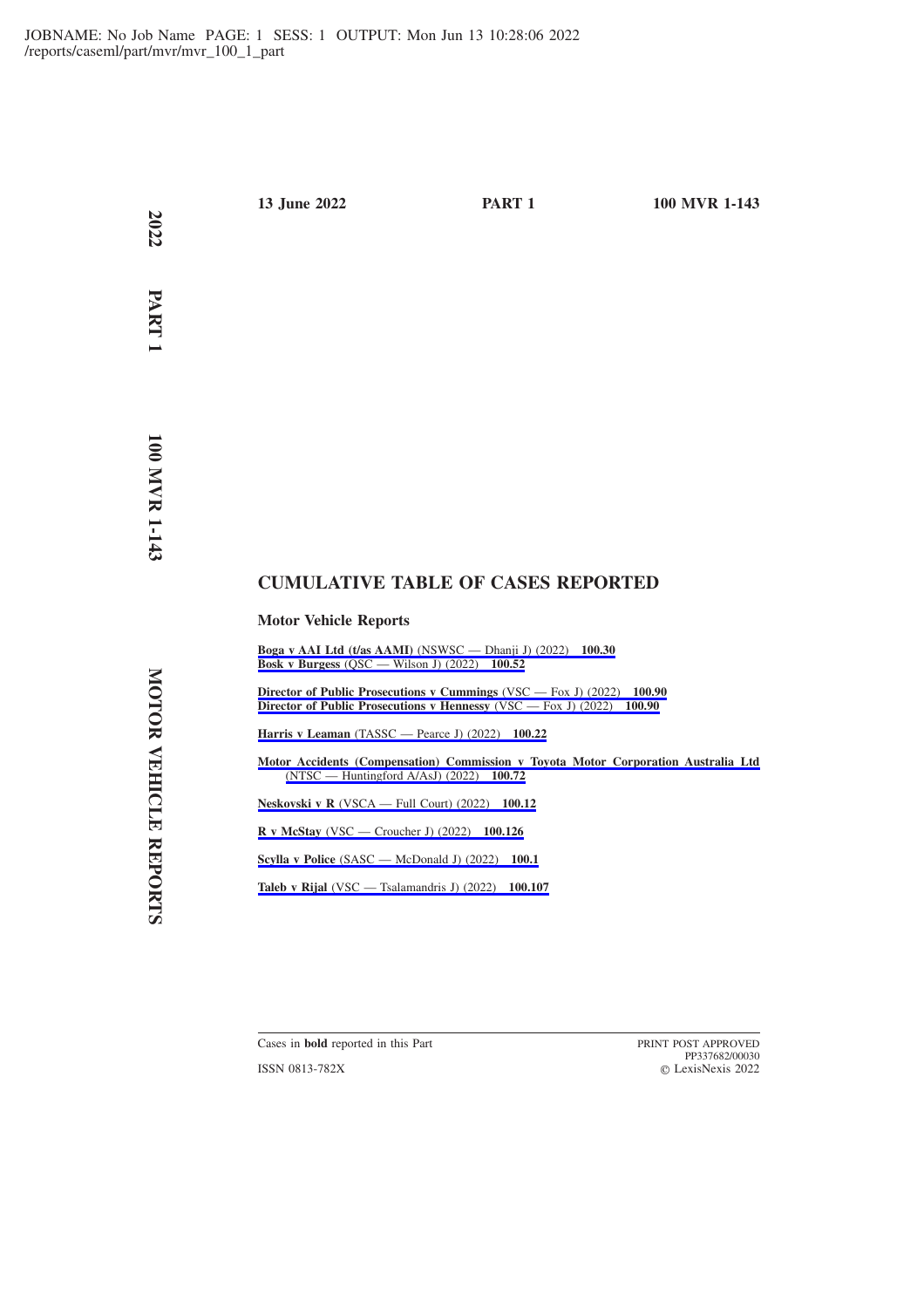### **CASES JUDICIALLY CONSIDERED IN THIS PART**

Brown v R (2019) 59 VR 462; [2019] VSCA 286, applied 100.126

Day v SAS Trustee Corp [2021] NSWCA 71, distinguished 100.30 Dellar v Crawford (1992) 16 MVR 207; 62 A Crim R 171, applied 100.22

Holman v Johnson (1775) 1 Cowp 341, applied 100.107

McDonald v Nilsson (2009) 54 MVR 32; [2009] TASSC 83, applied 100.22 Morgan v Johnson (1998) 44 NSWLR 578, considered 100.52

Pollard v R [2010] VSCA 156, applied 100.12; considered 100.12

R v Fairley (2004) 40 MVR 403; [2004] VSCA 15, considered 100.12

Tepko Pty Ltd v Water Board (2001) 206 CLR 1; 178 ALR 634; [2001] HCA 19, applied 100.72

Vasilevski v R (2018) 83 MVR 351; [2018] VSCA 7, considered 100.12 Visser v Smart [1998] TASSC 151, applied 100.22

Wood v Major (1992) 3 Tas R 249; 16 MVR 392, applied 100.22

Yehia v Williams (2022) 99 MVR 393; [2022] VSC 197, distinguished 100.107 Yoo v Allco Steel Corporation Pty Ltd (unreported, NSWSC, Giles J, 17 June 1998, BC8801827), distinguished 100.107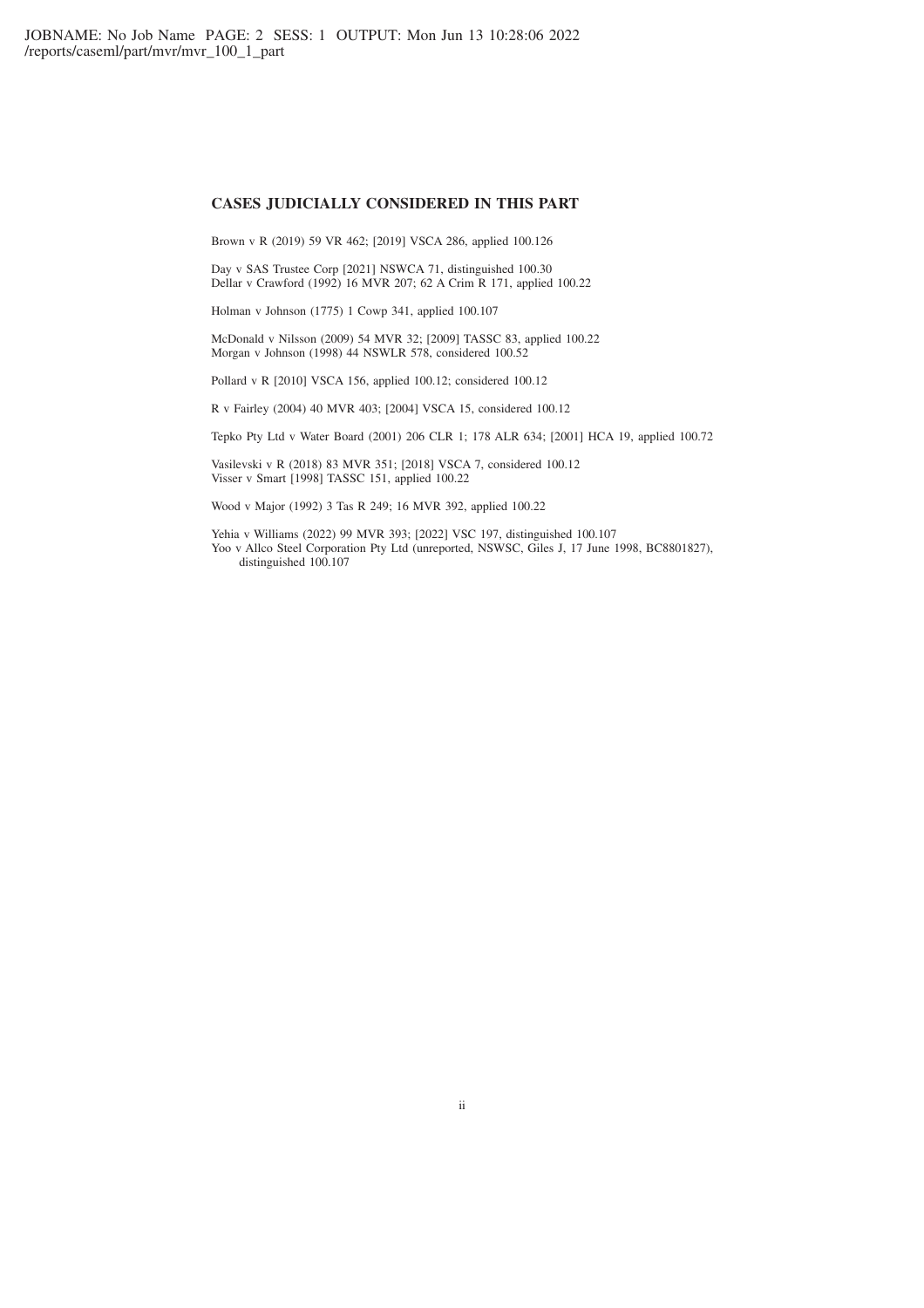## **STATUTES, RULES, ETC CITED IN THIS PART**

### **NEW SOUTH WALES**

### **QUEENSLAND**

Interpretation Act 1987 s 49 . . . . . . . . . . . . . . . . **100.30** Motor Accident Injuries Act 2017 . **100.30** Motor Accidents Compensation Act 1999 s 44 . . . . . . . . . . . . . . . . **100.30** s 60 . . . . . . . . . . . . . . . . **100.30** s 61 . . . . . . . . . . . . . . . . **100.30** s 62 . . . . . . . . . . . . . . . . **100.30** s 65 . . . . . . . . . . . . . . . . **100.30** s 131 . . . . . . . . . . . . . . . **100.30** Personal Injury Commission Act 2020 .............. **100.30** Supreme Court Act 1970 s 69 . . . . . . . . . . . . . . . . **100.30** Uniform Civil Procedure Rules 2005 r 59.3 ............... **100.30**

# **NORTHERN TERRITORY**

| JNIHENN IENNIUNI                        |  |
|-----------------------------------------|--|
| Motor Accidents (Compensation) Act 1979 |  |
| s 4A 100.72                             |  |
|                                         |  |
| s $38(5)$ 100.72                        |  |
| Supreme Court Rules 1987                |  |
| r 29.02 100.72                          |  |
| $r$ 29.05 100.72                        |  |
| $r$ 47.05 100.72                        |  |
|                                         |  |

Uniform Civil Procedure Rules 1999 r 361 . . . . . . . . . . . . . . . . **100.52**

### **SOUTH AUSTRALIA**

Road Traffic Act 1961

s 45(1) ................ **100.1**

#### **TASMANIA**

| Road Safety (Alcohol and Drugs) Act 1970 |  |  |  |  |  |  |  |  |
|------------------------------------------|--|--|--|--|--|--|--|--|
| s 6(1) $\ldots$ 100.22                   |  |  |  |  |  |  |  |  |
| s $6(2)$ 100.22                          |  |  |  |  |  |  |  |  |

#### **VICTORIA**

Crimes Act 1958 s 318 . . . . . . . . . . . . . . **100.126** Criminal Procedure Act 2009 s 207 . . . . . . . . . . . . . . **100.126** s 208 . . . . . . . . . . . . . . **100.126** s 209 . . . . . . . . . . . . . . **100.126** Magistrates' Courts Act 1989 s 109(1) ............. **100.107** Road Safety Act 1986 s 61(1) ............... **100.12** s 61(3) ............... **100.12** Sentencing Act 1991 s5 . . . . . . . . . . . . . . . . **100.126** s 6AAA ............. **100.126** s 11A(4)(c) ........... **100.126**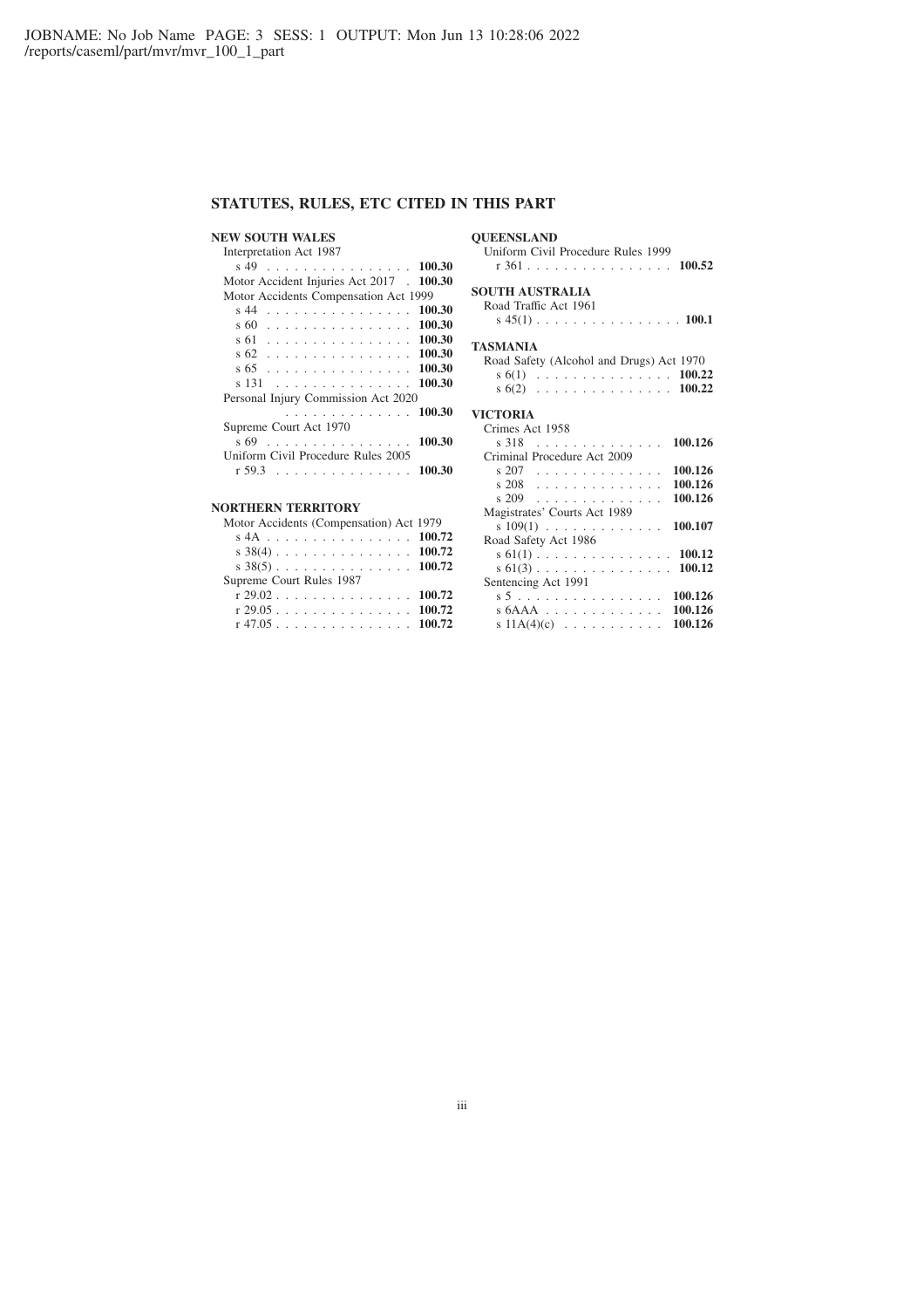### **INDEX OF CASES IN THIS PART**

### **ADMINISTRATIVE LAW**

- **Judicial review** Appeal from determination of magistrate in respect of claim for damages following motor vehicle collision — Whether magistrate erred in evidentiary burden which was applied — Whether magistrate erred in evidentiary standard which was applied — Whether error in discretionary judgment in respect of interest: *Taleb v Rijal* 100 MVR 107 **Judicial review** — Injury suffered from motor accident — Degree of permanent impairment in issue
- Additional surveillance footage and medical reports provided Power to refer party for further medical assessment exercised — Whether delegate failed to view surveillance or to assess it separately to medical reports — Whether delegate erred in concluding that reports were additional relevant information — Whether delegate erred in concluding that reports were additional relevant information capable of having material effect on previous assessment — Whether delegate failed to exercise residual discretion — Proper officer failed to exercise residual discretion — Jurisdictional error found: *Boga v AAI Ltd (t/as AAMI)* 100 MVR 30

### **CIVIL PROCEDURE**

- **Costs** Where plaintiff engaged senior and junior counsel Where defendant submits case did not warrant two counsel — Where liability was admitted — Where case involved evidence from overseas — Whether case warranted two counsel on behalf of plaintiff: *Bosk v Burgess* 100 MVR 52
- **Costs** Where second defendant made two formal offers to settle in accordance with Ch 9, Pt 5 of Uniform Civil Procedure Rules 1999 — Where offers were expressed entirely in Australian dollars — Where judgment was expressed in both Australian dollars and Euro — Where plaintiff alleged second defendant's offer would have been conditional on plaintiff agreeing to "extraneous terms" — Where offer made first in time was made prior to number of pieces of evidence being produced — Whether either of offers was more favourable to plaintiff than judgment — Whether plaintiff should pay second defendant's standard costs incurred after offer was made: *Bosk v Burgess* 100 MVR 52

#### **CRIMINAL PROCEDURE**

- **Appeal** Conviction Failure to stop after motor vehicle accident Failure to render assistance — Whether discrete offences — Offences legally distinct — Whether double punishment — No overlap as separate offences — No contravention of pleading rules — Leave to appeal refused: *Neskovski v R* 100 MVR 12
- **Appeal** Sentence Failure to stop after motor vehicle accident Failure to render assistance — Whether double punishment — Separate offences — Whether error in sentencing applicant on basis he knew accident occurred — Open to make finding of actual knowledge — No error — Leave to appeal refused: *Neskovski v R* 100 MVR 12
- **Application** Application for particular discovery PD6 compliance disputed Relationship between PD6 obligations and discovery under Supreme Court Rules — Large number of potential documents — consideration of cost of compliance — Application granted: *Motor Accidents (Compensation) Commission v Toyota Motor Corporation Australia Ltd* 100 MVR 72
- **Application** Application for separate trial of preliminary question Facts not admitted on pleadings — Need to determine facts — No likely saving of expense and inconvenience — Proposed question not clearly defined and dependent upon facts not agreed — Mixed fact and law — Risk of delay, extra expense and uncertainty — Application refused: *Motor Accidents (Compensation) Commission v Toyota Motor Corporation Australia Ltd* 100 MVR 72
- **Offences** Appeal Appeal against conviction Driving without due care and attention Whether magistrate's conclusions reasonably open Effects of purportedly inadequate Whether magistrate's conclusions reasonably open investigation by police: *Scylla v Police* 100 MVR 1
- **Reasons for decision** Latitude given to judgments delivered ex tempore: *Taleb v Rijal* 100 MVR 107

### **DAMAGES**

**Personal injuries** — Where plaintiff had obtained judgment in personal injury proceedings — Where plaintiff identified five errors in calculation of award — Where defendant accepted that four errors were properly described as accidental slips or omissions — Whether contested error resulted from accidental slip or omission — Whether judgment should be corrected: *Bosk v Burgess* 100 MVR 52

*(Continues on p vi of cover)*